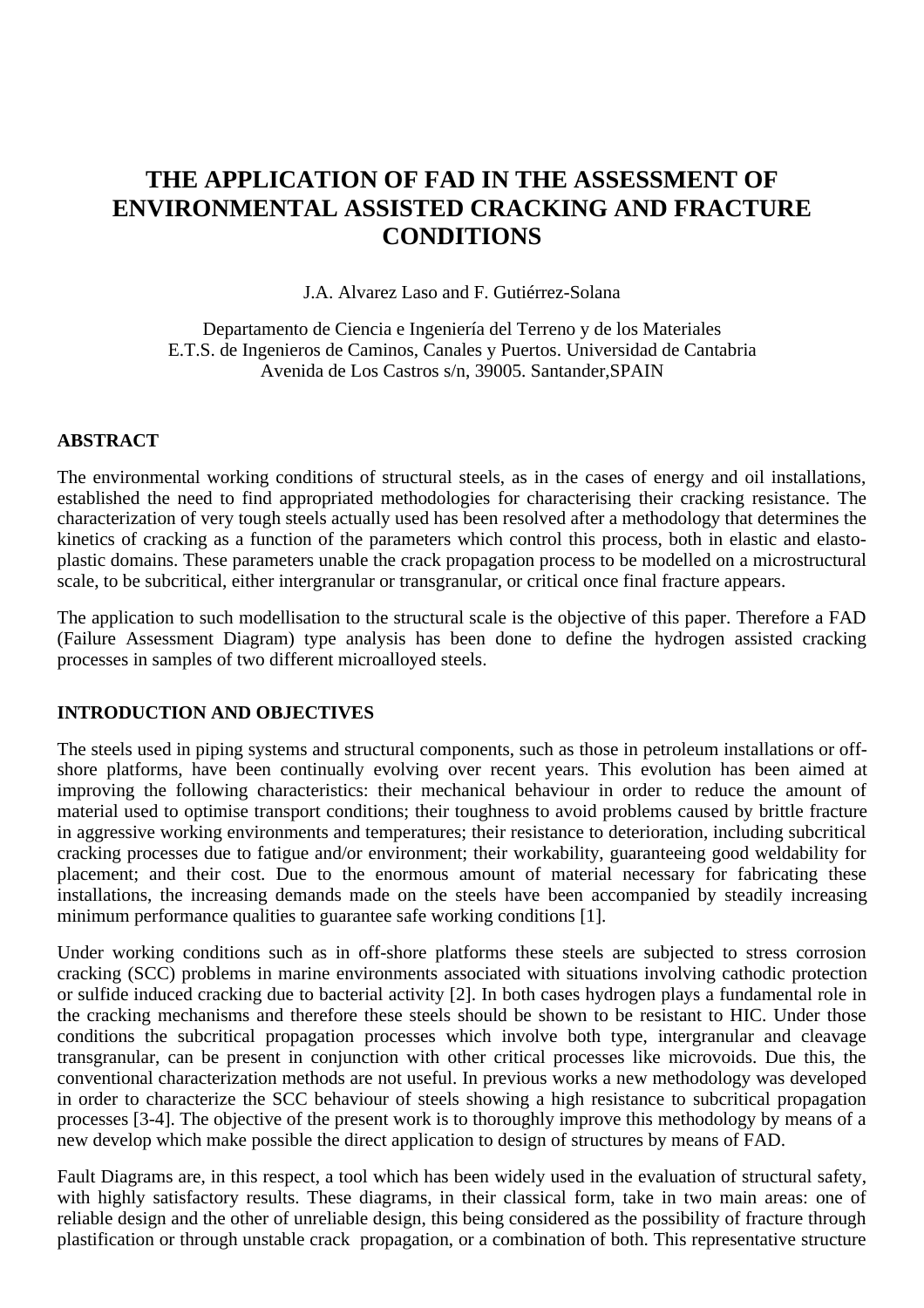does not, however, take into account the possibility of subcritical propagation, that is, that which does not lead to the fracture or collapse of the structure immediately.

There is, then, a need for the definition of a new type of representation for the use of FAD in the design of HIC phenomena. Although the classical form of the critical fracture produced by the instability in the crack propagation is still applicable in many cases, it is also necessary to reflect the non-unstable propagation processes present in HIC processes. In the classical representation, such processes would remain within the safety zone.

# **MATERIALS AND CONVENTIONAL CHARACTERIZATION**

The materials to be characterized are two microalloyed steels taken from industrial heats. Their chemical composition is presented in Table 1. The first steel, E690, has a high yield strength and is used in the manufacture of self-elevating lift belts for oil platforms. The second, E500, is a steel with a medium yield strength and is used in the manufacture of semi-tubular stabilizers for the above-mentioned lift belts to which they are welded. Both steels are subjected to water quenching, later tempered at 600ºC (E690) or 650ºC (E500), and finally air cooled. These treatments lead to a tempered bainite microstructure in both steels.

The results of the mechanical characterization performed on both steels using tensile tests are summed up in Table 2. The fractographic study performed on the fracture surface of the tested tensile strength samples shows that in both steels fracture occurs because of microvoid coalescence. The toughness of both materials was characterized by determining the *R* curve of the *J* integral following the method proposed by the European Group of Fracture ESIS P1-92 Normalised 25 mm thick compact CT specimens were machined from the available material. Tests were performed on each material at two loading rates under displacement control,  $v_d$ , at 4.1.10<sup>-6</sup> and 4.1.10<sup>-7</sup> m/s. The results show that the materials possess a high toughness which is independent of loading rate. The toughness is much higher in the E500 steel for which  $J_{0.2/BL}$  reaches a value of 1017 kJ/m2 compared with 259 for the E690 steel.

TABLE 1 CHEMICAL COMPOSITION OF STEELS E690 AND E500 (% BY WEIGHT)

| Steel   C | — Si                                                                   | Mn | <b>Ni</b> | – Cr | Mo Cu | – Sn | AI |                                                                                 |       |
|-----------|------------------------------------------------------------------------|----|-----------|------|-------|------|----|---------------------------------------------------------------------------------|-------|
|           |                                                                        |    |           |      |       |      |    | <b>E500</b>   0.063 0.23 1.36 0.585 0.115 0.195 0.103 0.003 0.017 0.048 < 0.003 |       |
|           | <b>E690</b> 0.135 0.241 1.1 1.518 0.496 0.465 0.18 0.009 0.078 < 0.003 |    |           |      |       |      |    |                                                                                 | 0.003 |

| TABLE 2                                                      |
|--------------------------------------------------------------|
| CHARACTERISTIC TENSILE PARAMETERS OF THE DIFFERENT MATERIALS |

| Steel                 | <b>E500</b> | <b>E690</b> |  |  |
|-----------------------|-------------|-------------|--|--|
| $s_y(MPa)$            | 530         | 840         |  |  |
| $s_{\mathbf{u}}(MPa)$ | 640         | 915         |  |  |
| $e_{\text{max}}$ (%)  | Q           | 6.5         |  |  |

# **BEHAVIOUR IN HYDROGEN INDUCED CRACKING CONDITIONS**

HIC processes were characterized by testing 25 mm thick CT specimens in an aggressive environment at a constant loading rate. The aggressive environment was obtained by cathodic polarization at different current densities in a solution of 1N of  $H_2SO_4$ . The samples were subjected to a process of continued polarization for 40 hours before and throughout the mechanical test. Crack propagation occurred at this stage and finally led to the specimen's breakage. A later SEM fractographic study revealed the mechanism behind the cracking process.

By applying a suitable analytical methodology [3-4], based on the EPRI procedure [5] for characterizing the behaviour of cracked components in elastic-plastic regime, at any moment it is possible to know the crack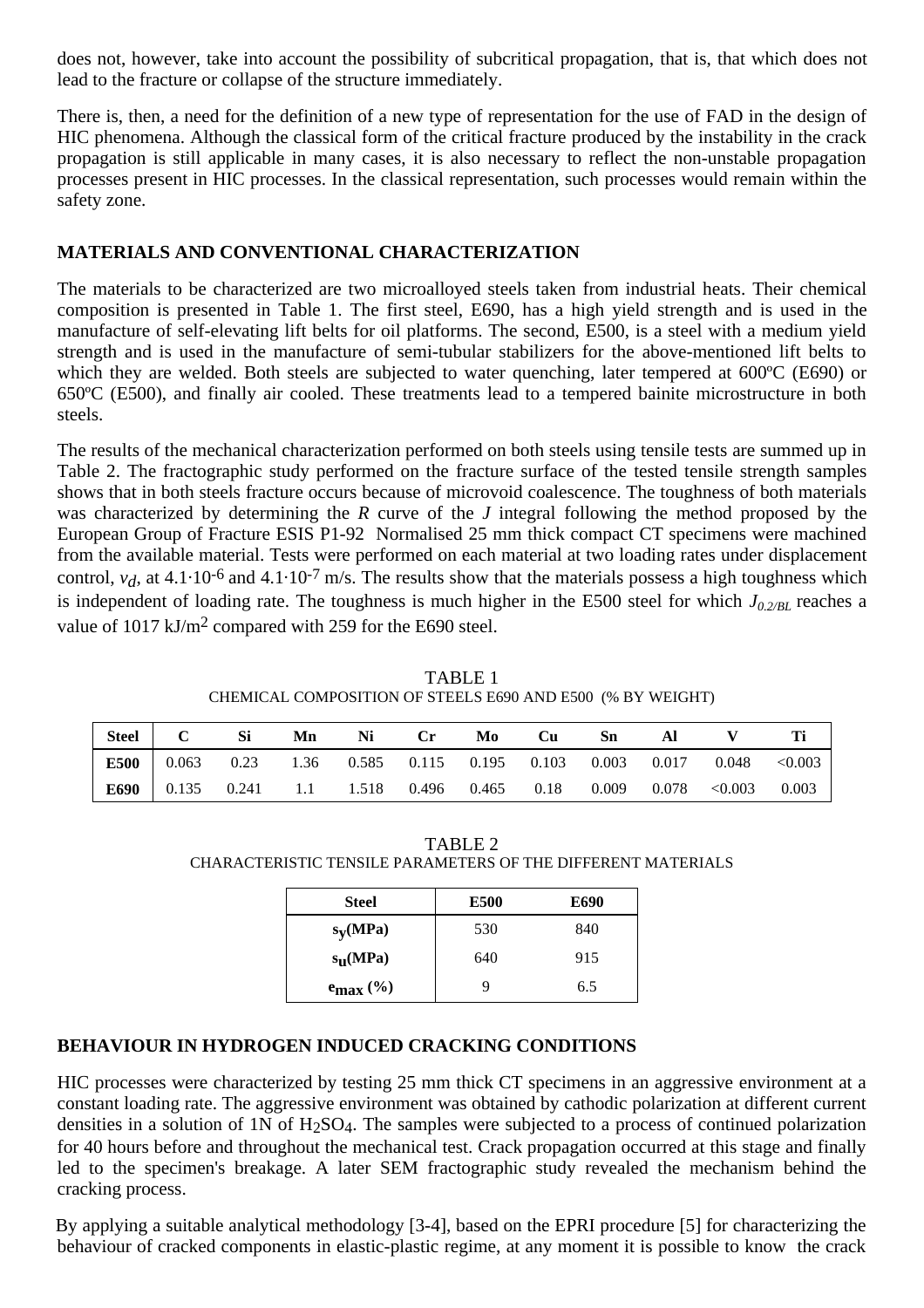length values, *a*, the crack propagation rate, *da/dt*, and the *J* integral. Fig. 1a shows the load-displacement behaviour curve for one of the tests and both Figs. 1a and 1b the characterization obtained from it. The equivalent stress intensity factor, *KJ*, has been determined from the *J* integral value. The threshold conditions,  $K_{th}$ ; the subcritical propagation rate,  $da/dt_{sc}$ ; the critical fracture condition initiation value,  $K_c$ ; and the critical propagation rate,  $da/dt_c$ , are all defined in Fig. 1b. Tests were performed under different aggressive conditions by varying both the polarising current density and the loading rate. Table 3 presents all the results obtained.



**Figure 1:** Characterization of the cracking process through the da/dt-KJ (b) curve obtained from the load displacement curve (a)

|       | Current               | Displacement         |                    |                   |                         |             |
|-------|-----------------------|----------------------|--------------------|-------------------|-------------------------|-------------|
| Steel | density               | rate                 | $K_{th}$           | $(da/dt)_{SC}$    | $K_C$                   | $(da/dt)_C$ |
|       | (mA/cm <sup>2</sup> ) | $v_d$ (m/s)          | $(MPa \; m^{1/2})$ | (m/s)             | $(MPa \text{ m}^{1/2})$ | (m/s)       |
| E500  | 5                     | $4.1 \cdot 10^{-7}$  | 105                | $2.10^{-7}$       | 160                     | $3.10^{-6}$ |
| E500  | 5                     | $4.1 \cdot 10^{-8}$  | 80                 | $8.10^{-8}$       | 142                     | $4.10^{-7}$ |
| E500  | 5                     | $4.1 \cdot 10^{-9}$  | 68                 | $2.10^{-8}$       | 123                     | $1.10^{-7}$ |
| E500  | 5                     | $8.2 \cdot 10^{-10}$ | 64                 | $7.10^{-9}$       | 100                     | $1.10^{-7}$ |
| E690  | $\mathbf{1}$          | $4.1 \cdot 10^{-8}$  | 120                | $5 \cdot 10^{-8}$ | 260                     | $8.10^{-8}$ |
| E690  | 5                     | $4.1 \cdot 10^{-7}$  | 87                 | $4.10^{-7}$       | 132                     | $5.10^{-5}$ |
| E690  | 5                     | $4.1 \cdot 10^{-8}$  | 63                 | $2.10^{-7}$       | 120                     | $1.10^{-6}$ |
| E690  | 5                     | $8.2 \cdot 10^{-10}$ | 39                 | $1.10^{-7}$       | 44                      | $3.10^{-6}$ |

TABLE 3 CHARACTERISTIC PARAMETERS FOR THE HIC PROCESSES TESTED IN THE TWO STEELS

#### **MODELLING**

Most models, such as that described in [6], attempt to explain both the fracture mode, whether it be IG or TG, and the parameters of mechanical behaviour in CBT for low-alloy and high elastic limit steels in aggressive aqueous environments, similar to those presented here, in which the presence of hydrogen in the crack head plays a fundamental role [7-16].

In this case, the model establishes that the crack propagation in CBT takes place as a succession of local isolated fractures, nucleated and developed at the crack-base plastic zone. These local fractures nucleate when the plastic strain applied reaches certain critical values determined by the fragilisation produced in this plastic zone by the presence of the hydrogen absorbed by the material, the solubility of the hydrogen being greater in this zone than in the rest of the metallic network. Thus, the model establishes that the crack propagation is controlled by the kinetics of the hydrogen throughout its entrance and diffusion through the crystal network.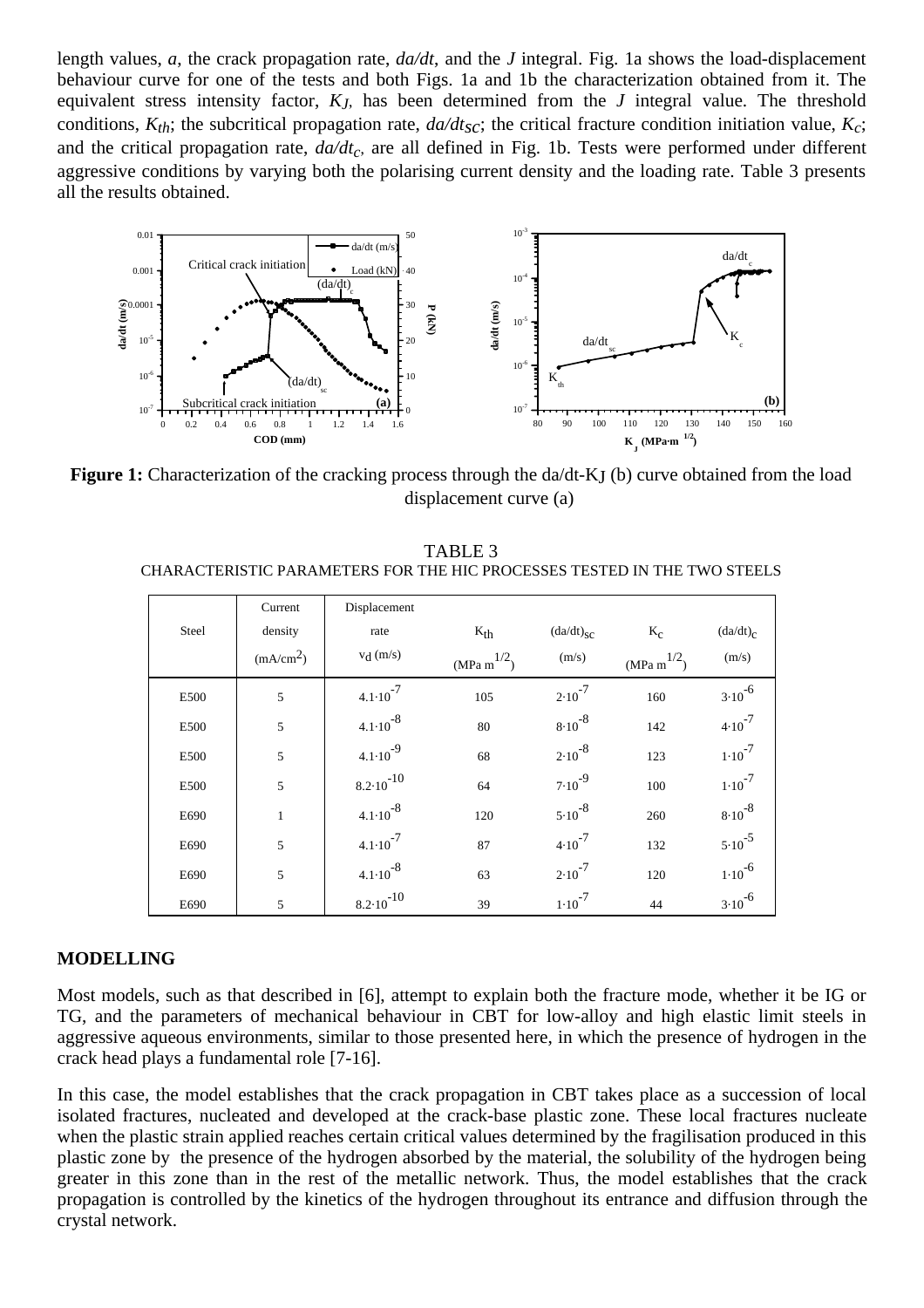This model proposes that the nucleation of local fractures, which produce the crack propagation, takes place in specific defects of the crystal network, as a limit in the martensitic or bainitic laths, occurring close to the grain border or, sometimes, in non-metallic inclusions, constituting traps in which the hydrogen concentration is very high and, consequently, the value of critical strain in its environment is particularly low.

The type of fracture which arises during propagation, IG or TG, is directly associated to the nucleation process described. If the nucleation occurs at the grain border, the fracture will be intergranular, while if it occurs inside the metallic grain, it will be transgranular. This is established through conditions of the relation grain size (d) – position of nucleation  $(L^*)$  – size of plastic zone  $(r_p)$  which finally lead to limiting expressions for the threshold values of propagation for IG and TG fractures as a function of micro-structural parameters and the mechanics of the material. These conditions transferred to macroscopic parameters, such as K, lead to the following expressions:

IG Condition:

$$
\delta_{lscc} < \frac{d}{2.3} \quad \delta \quad K_{lscc} < 0.85 \sqrt{\sigma_y Ed} \tag{1}
$$

TG Condition:

$$
\frac{d}{2.3} < 4\delta_1 \iff \delta_1 > \frac{d}{9.2} \quad \delta \ K_{lsc} > 0.42 \sqrt{\sigma Ed} \tag{2}
$$

These conditions can be applied to P-COD load-shift representations for a given specimen with a constant crack length, of a material with known parameters to define the predictable transgranular or intergranular fracture fields.

The aim of this paper is to verify whether the crack conditions observed in the studied steels in the various environments tested (1,5 and 10 mA/cm<sup>2</sup>) comply with the modelling presented. To this end, Figures 2 and 3 present simultaneously two situations on the theoretical P-COD curves for CT specimens of 25 mm thickness for both materials with crack lengths varying between 32 and 40 mm:

- a) The real curves for the tests performed in the medium corresponding to different strain speeds, superimposing on these the micro-mechanisms observed: cleavages plus IG and cleavages alone, both subcritical, and critical microholes.
- b) The representation in each case of the maximum limit conditions of intergranularity (1) and the minimum limit of transgranularity (2).

As can be observed in Figure 2, for the E690 steel, the initial mixed subcritical processes of cleavages and intergranularity for all cases are inside the field limited by conditions under which the IG and TG processes may be simultaneous. Moreover, there are no cleavages below condition (2), nor is there any intergranularity above condition (1). All of this is in agreement with the predictions of the model. The same degree of fulfilment can be appreciated for the E500 steel in Figure 3.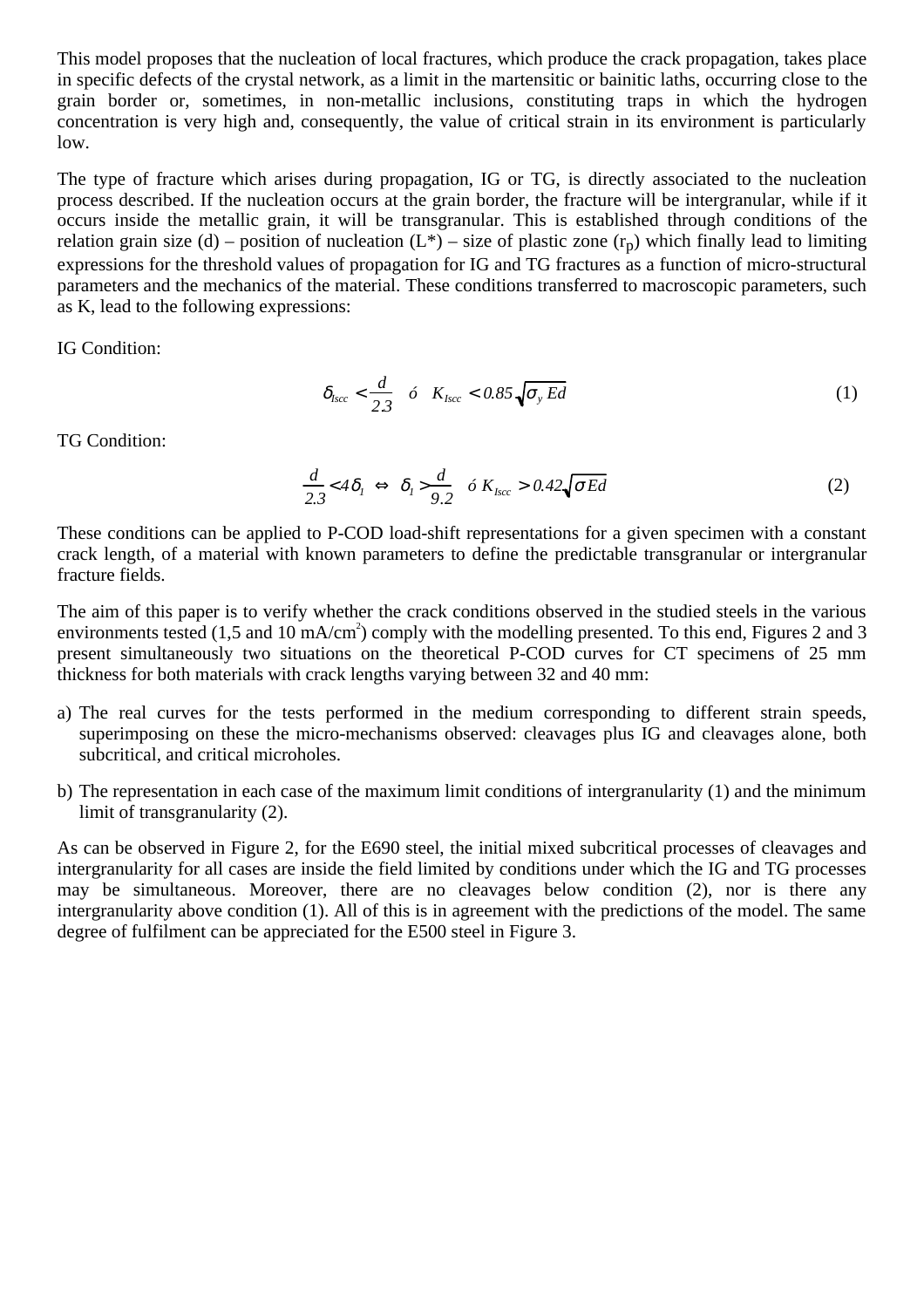

**Figure 2:** P-COD curves for E690 steel, showing the micro-mechanism zones observed and the IG and TG conditions of the model

Thus, the micro-structural and mechanical conditions which determine the modelling conditions continue to be valid for this material and environmental situation.



**Figure 3:** P-COD curves for E690 steel, showing the micro-mechanism curves observed and the IG and TG conditions of the model.

#### *Extension of behaviour model to FIH processes with definition of limit conditions of subcritical processes*

The extensive studies carried out in the area of hydrogen induced cracking [17] provide a firm basis for the extension of the model through the establishment of the limit conditions of local strain for which subcritical processes arise under mechanisms without any observable strain, intergranularity or pure cleavage. A distinction is made between those processes which give rise to crack processes with severe tearing as a prolongation of previous processes and those which lead to crack processes through formation and microhole coalescence. These conditions are established on the basis of the fact that the subcritical processes corresponding to low strain situations remain associated to local conditions controlled by values of the J integral for which the elastic component J is the major one, while subcritical situations with tearing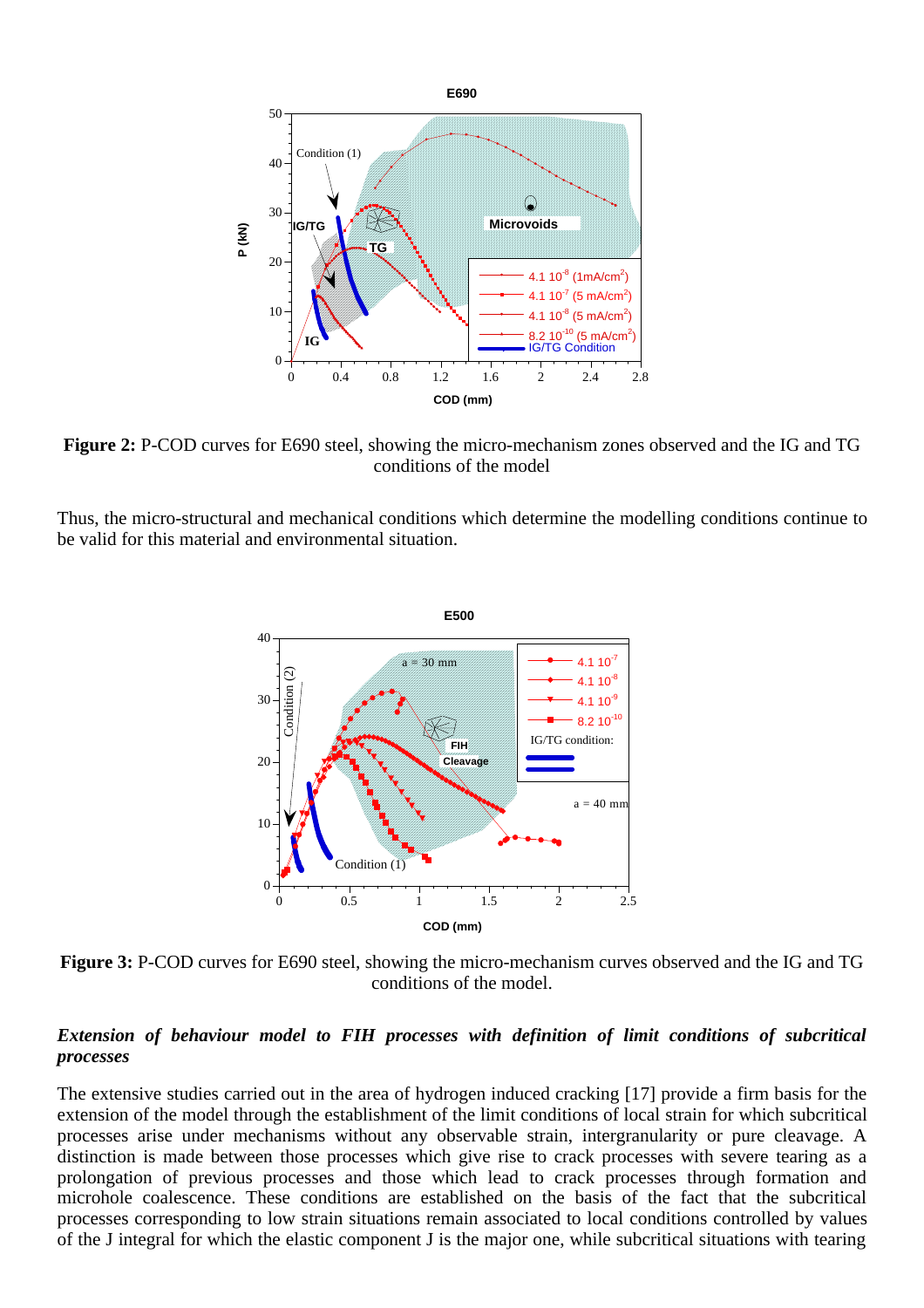or critical situations are associated to values of the J integral in which the plastic component, J, is significant.

In previous papers [3], it has been shown that the condition of abandonment of the elastic domain zone, defined by the equality

$$
J_e = 0.95 \cdot J \tag{3}
$$

is produced for each steel studied at a constant shift value, independently of the crack length presented by the specimen. This can be seen in Table 4, with a particularly constant COD for each steel, independently of the crack length, and in Figures 4 and 5 through condition 3

The analysis of what the situation of a constant shift represents on a local level for the initiation of a relevant local plastification has been made for the two steels. In both cases, the situation has been analysed as a function of the crack length, verifying that it can be associated to a constant value in the relative size of the plastic zone at the length of the remaining ligament, ry/W-a. In the E690 steel, this relative value is 1/6, after which there is critical propagation through formation and microhole linking, that is, through a process of local instability, such as that normally corresponding to an instability produced by global plastification.

**E500 E690**  $\mathbf{a}(\text{mm})$  **COD** (mm)  $\mathbf{J}_{\text{e}}$  (kJ/m<sup>2</sup>) **) COD (mm) Je (kJ/m2**  $J_e$  (kJ/m) 32 0.50 38 0.95 140

TABLE 4 DETERMINATION OF CONDITIONS OF FULFILMENT OF EQ.(3) FOR STEELS E500 AND E690

In contrast, for the E500 steel, this value is only 1/12, thus giving rise to mechanisms which bring about an ever-increasing degree of plastic strain, but which offer continuity with the previous subcritical elastic process, which means that the cleavages have increasing degrees of tearing.

36 0.48 27 0.92 100 40 | 0.52 18 | 0.94 70

Bearing in mind the above observations, the conditions of instability through ligament plastification in their limit value have been obtained for each specimen in plane strain conditions, and are shown in the graphs of Figures 4 and 5, corresponding to steels E690 and E500, respectively.

As can be observed in Figure 4, the low hardening capacity of steel E690 means that the condition of plastic instability in the P-COD field is close enough to that of the initiation of the relevant local plastic conditions, establishing that it passes almost directly from the subcritical process to the critical hole formation processes. In contrast, the E500 steel, due to its greater hardening capacity, shows an important separation between the two limits, so that it presents subcritical and even critical processes with a torn cleavage morphology. Only in the open air test does this steel attain consistently, with its P-COD curve, the local conditions corresponding to hole formation conditions.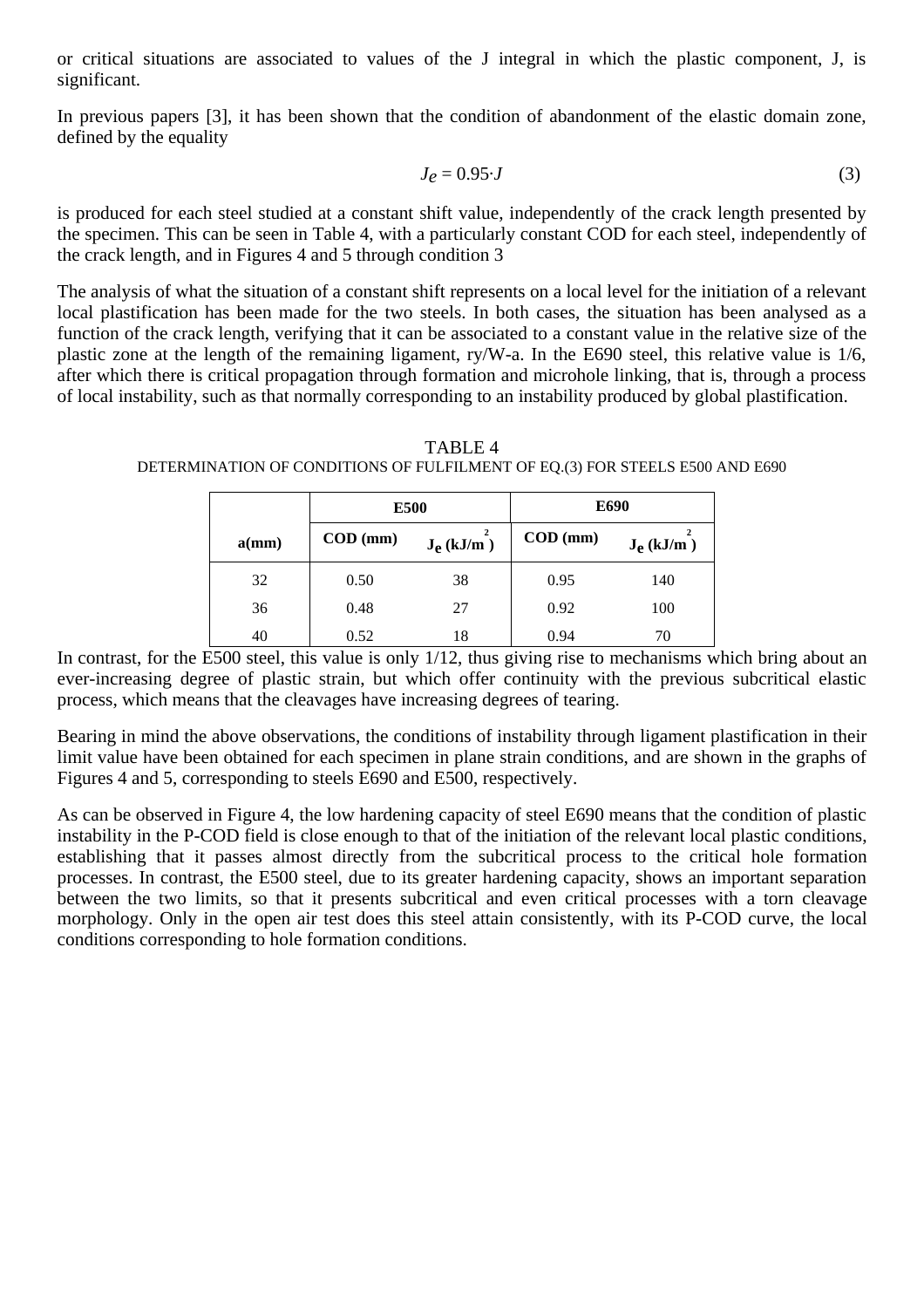

**Figure 4:** P-COD curves for tests of steel E690 steel, showing the micromechanism zones observed and conditions of end of elastic domain and plastification



**Figure 5:** P-COD curves for tests of steel E500 at 5 mA/cm<sup>2</sup>, showing the micromechanism zones observed and conditions of end of elastic domain and plastification

Thus, the limit conditions of subcritical propagation in the intergranularity and transgranularity domains, maxIG and maxTG for each material, together with those of initiation of the relevant plastic strain mechanisms, (3), and the global limit of the subcritical mechanisms, provide a behaviour model for the studied geometry. Figures 6 and 7 show these conditions for the cases studied.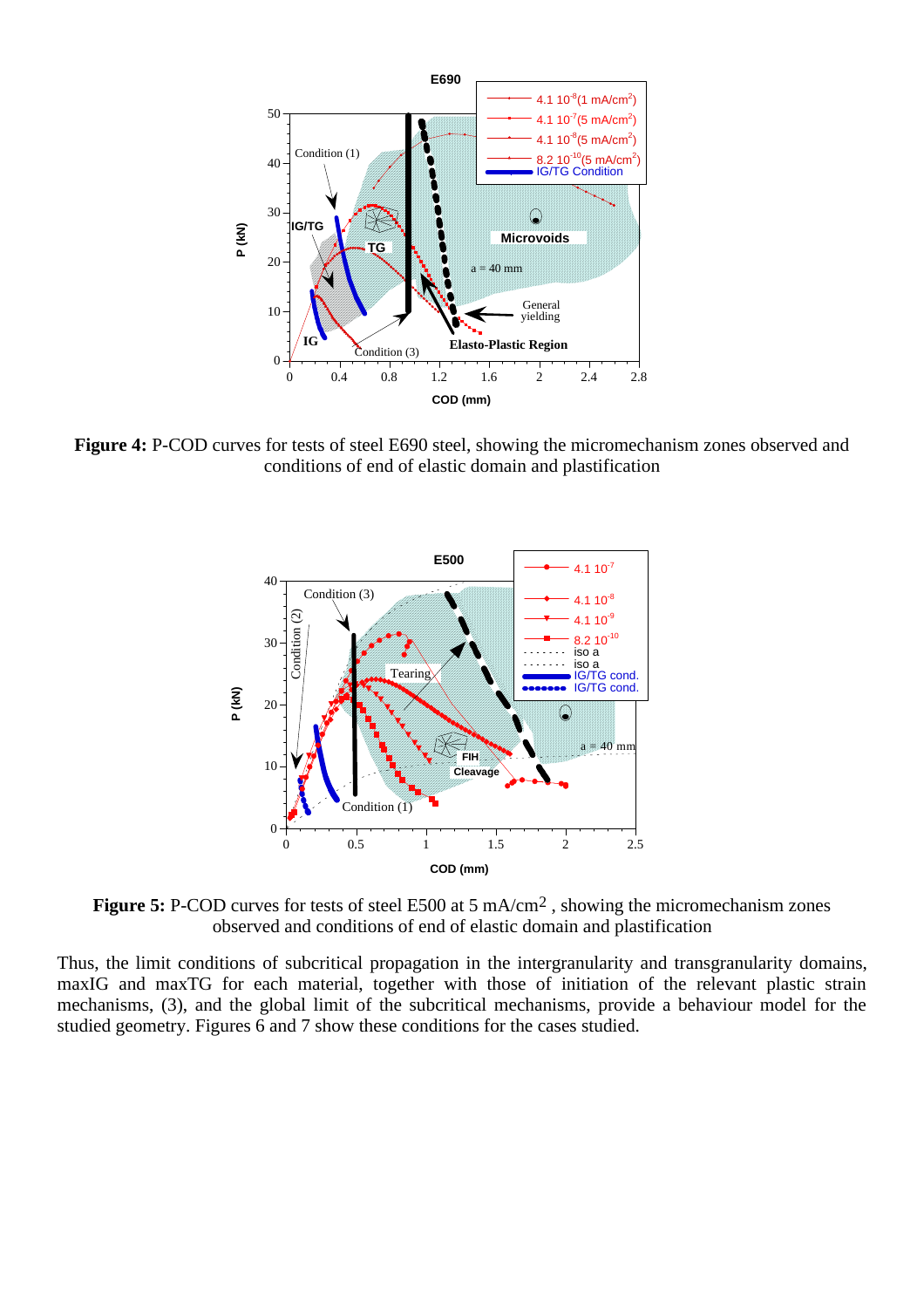

**Figure 6:** Modelling of the different behaviour zones in FIH processes for the E690 steel



**Figure 7:** Modelling of the different behaviour zones in FIH processes for the E500 steel

#### **APPLICATION OF FAD IN STEELS E500 AND E690 STEELS**

The E500 and E690 steels have been substantially characterised in a wide range of environmental and mechanical strain conditions, producing behaviour models for the HIC conditions described in the first part of this paper.

The application of these models to real components, in this case a compact specimen, defines regions with shared characteristics in their macro-structural behaviour. The representation of these regions in P-COD diagrams is an initial design tool. Figures 6 and 7 show these representations for the steels studied in this paper.

The transfer of the P-COD representation with defined borders for the micro-mechanical models to a FAD diagram constitutes a further step in the unification of design criteria which are firmly rooted in micromechanical models and which can, therefore, be applied in any situation.

**E500**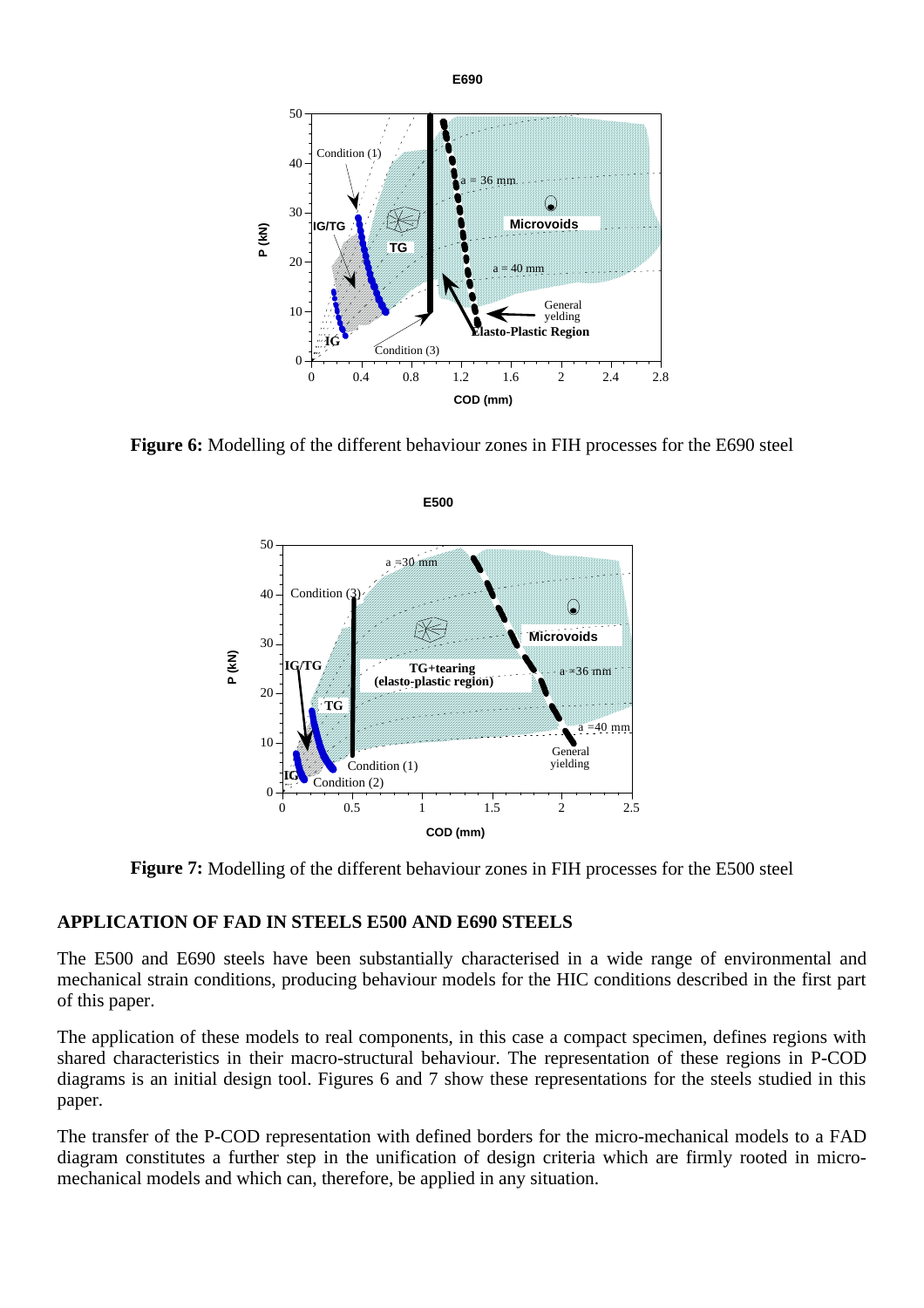Figure 8 shows the classical fault diagram defined for steel E500, representing the fault line and the behaviour curves for a compacted specimen with different crack lengths and assuming that no type of propagation is developed. We can thus identify these curves with the iso-a of the P-COD diagram.

The representation of the IGmax and IGmin limits are a function of the stress intensity factor defined in (1) and (2) and must therefore correspond to straight lines parallel to the axis  $K_r$ , in the FAD representation. Figures 9 and 10 show these curves for both cases.

The third limit to define is the initiation of instability through tearing, coincident with the development of the plastic component of the J integral (Table 4). This line in the fault diagram corresponds to a representation parallel to the  $K_r$  axis, with a  $L_r$  value of 0.85 for the E690 steel and at 0.75 for the E500 steel.



**Figure 8:** FAD diagram for different conditions on E500 steel



**Figure 9:** FAD diagram for different conditions on E500 steel, showing micromechanisms of crack propagation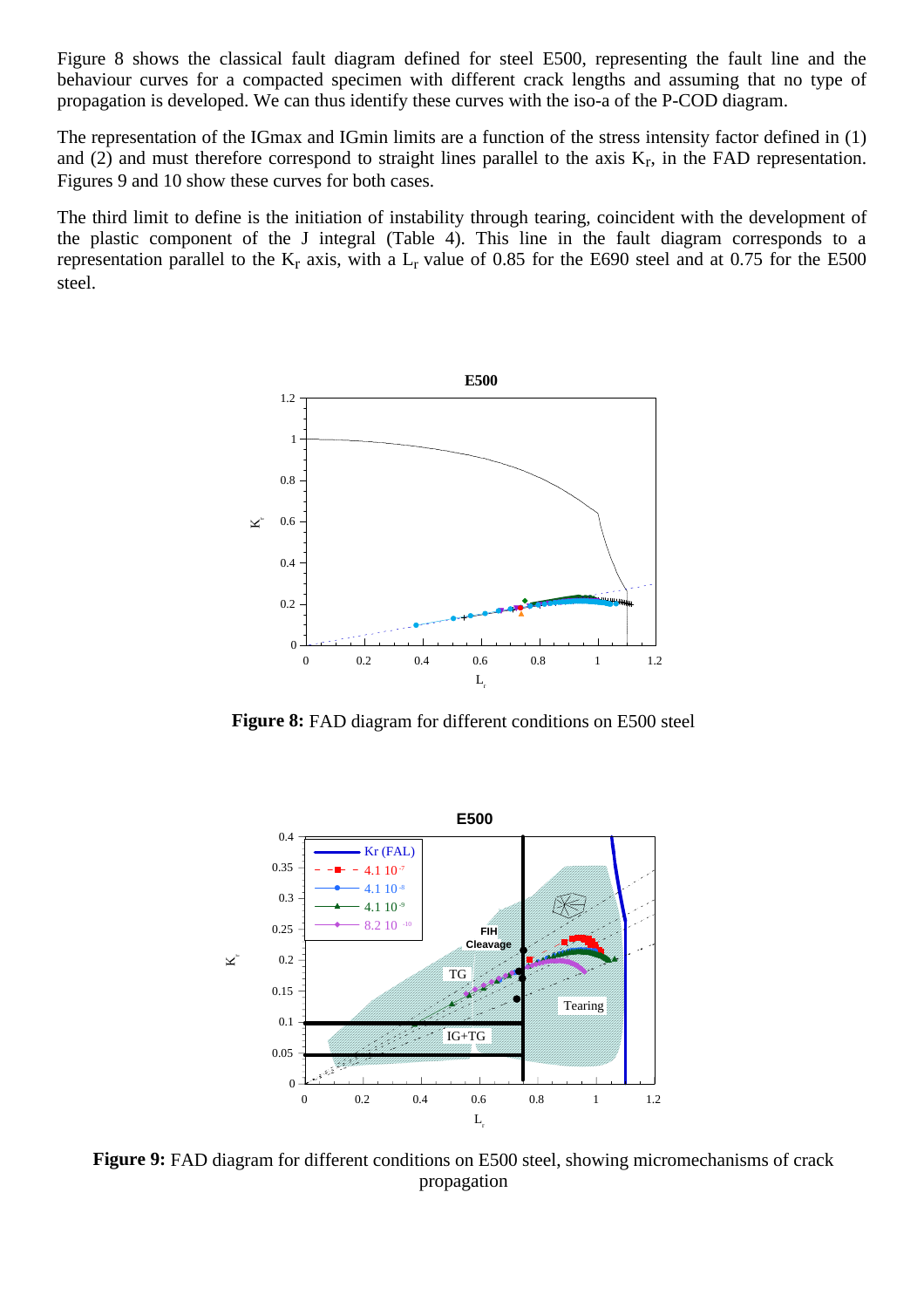

**Figure 10:** FAD diagram for different conditions on E690 steel, showing micromechanisms of crack propagation.

# **CONCLUSIONS**

The microalloyed steels with a bainitic structure tested have been shown to be susceptible to presenting HIC processes. This susceptibility follows the rules of a classic dependence:

- On material: apparently those with higher yield strengths are more susceptible when the comparison is made using similar microstructures.
- On environmental aggressiveness: as the concentration of hydrogen present in the material grows its susceptibility to cracking increases and this cracking is produced following more brittle mechanisms.
- On loading rate: which affects the materials susceptibility in given environmental conditions, not through changes in the fracture micromechanisms but through the parameters which define the typical cracking conditions and their kinetics.

The combined action of a given stress state and loading rate determine the time which hydrogen is active in the crack tip process zone, provoking different types of cracking: microvoids coalescence, cleavage, or intergranular. Fracture type depends on hydrogen concentration and on the applied stress intensity factor. These two parameters were varied during the tests producing, as has been demonstrated, changes in the type of crack propagation in the same specimen.

Both, the P-COD and FAD has show its capacity to be a useful tool in order to relate the micromechanisms responsible of crack propagation and the design parameters able to be used in structural analysis as can be appreciate in Figure 10.

# **ACKNOWLEDGEMENTS**